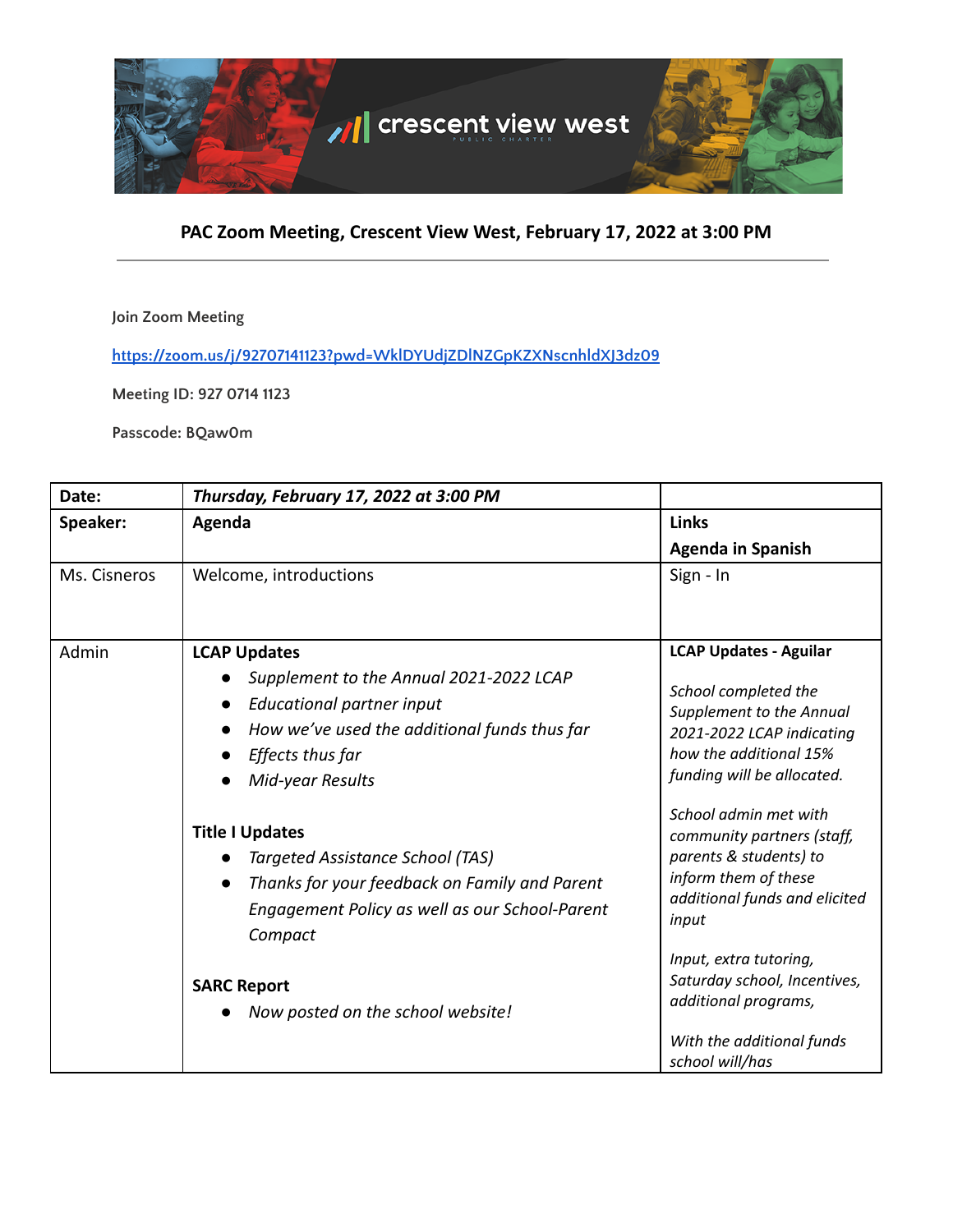

|  | Hired additional staff-tutors,<br>teachers etc                                                                  |
|--|-----------------------------------------------------------------------------------------------------------------|
|  | Increased instructional &<br>intervention programs,                                                             |
|  | Current positions open<br>include Tutor & teachers                                                              |
|  | Nutrition program, snacks                                                                                       |
|  | LCAP funds support<br>Professional development                                                                  |
|  | Support all our programs                                                                                        |
|  | <b>Teacher training</b>                                                                                         |
|  | Social Emotional/Trauma<br>support to address student<br>needs                                                  |
|  | Annual LCAP Survey open for<br>student, parents, & staff                                                        |
|  | Input/consultation on<br>allocating funds                                                                       |
|  | Data indicate are students<br>are making progress, but still<br>have some way to go (Share<br>mid year results) |
|  | <b>NWEA scores increased</b>                                                                                    |
|  | Credits earned increased                                                                                        |
|  | Attendance has<br>increased/maintained                                                                          |
|  | <b>Title I Updates - Luna</b>                                                                                   |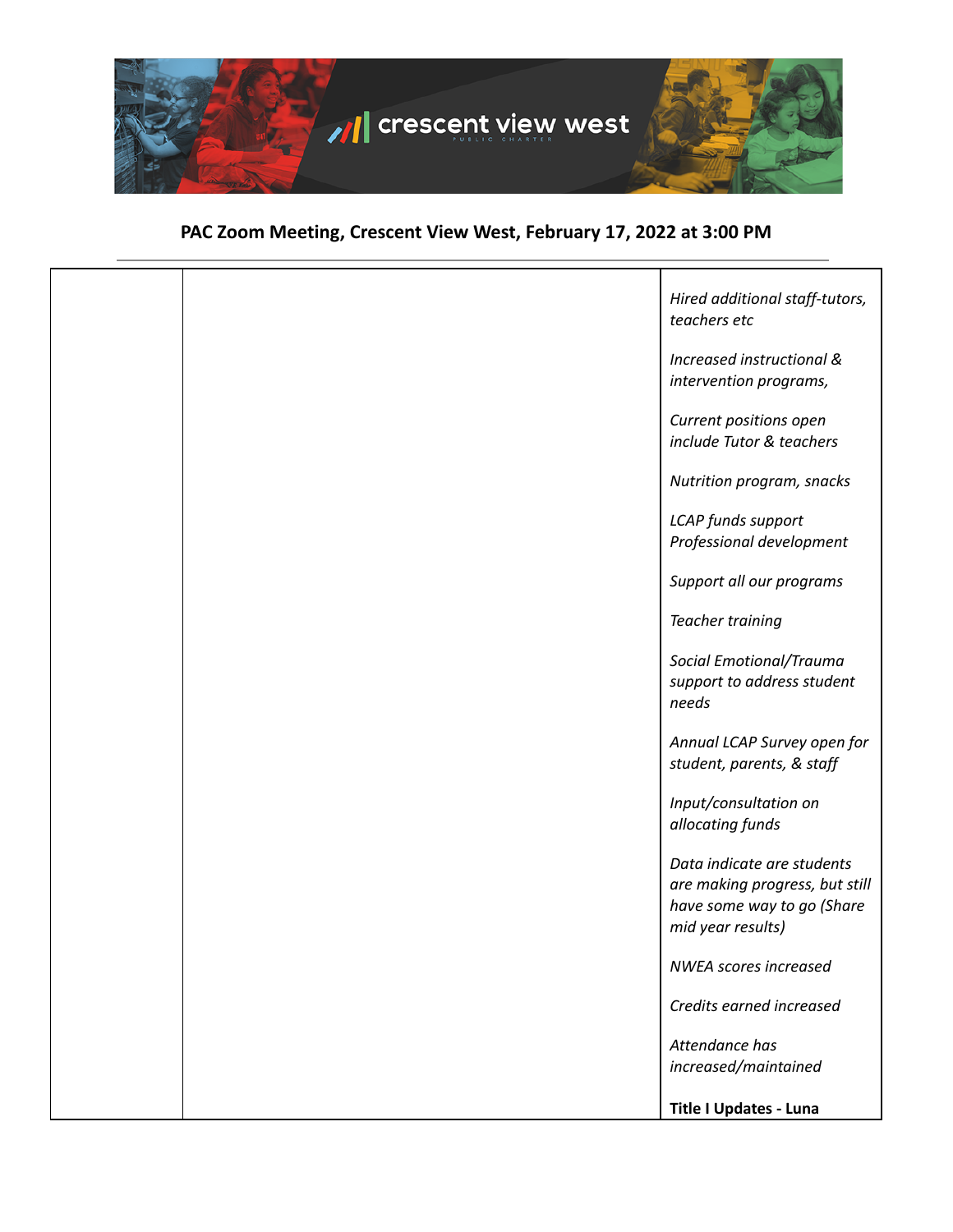

|              |                                                   | This is the first year we are<br>taking Title I, Part A funds.<br>We are a Targeted<br>Assistance School (TAS) this<br>year. We will be granted<br>additional funding to focus<br>on providing additional<br>academic support for a<br>targeted group of students.<br>The additional funds will be<br>used to focus on a targeted<br>group of students the school<br>has identified as the most<br>academically at-risk.<br>Thank you so much to those<br>who participated and<br>provided feedback for our<br><b>Family and Parent</b><br>Engagement Policy as well<br>as our School-Parent<br>Compact. Both of those<br>documents are being<br>finalized and will be<br>presented to the board for<br>approval this quarter.<br>Students and parents have<br>been notified of their<br>participation in our Title I<br>program this year and will<br>now begin receiving services.<br><b>SARC Report - Luna</b><br>Now on the website for you<br>to view! |
|--------------|---------------------------------------------------|-------------------------------------------------------------------------------------------------------------------------------------------------------------------------------------------------------------------------------------------------------------------------------------------------------------------------------------------------------------------------------------------------------------------------------------------------------------------------------------------------------------------------------------------------------------------------------------------------------------------------------------------------------------------------------------------------------------------------------------------------------------------------------------------------------------------------------------------------------------------------------------------------------------------------------------------------------------|
|              |                                                   |                                                                                                                                                                                                                                                                                                                                                                                                                                                                                                                                                                                                                                                                                                                                                                                                                                                                                                                                                             |
|              |                                                   |                                                                                                                                                                                                                                                                                                                                                                                                                                                                                                                                                                                                                                                                                                                                                                                                                                                                                                                                                             |
| Ms. Cisneros | CAASPP testing begins March 28                    |                                                                                                                                                                                                                                                                                                                                                                                                                                                                                                                                                                                                                                                                                                                                                                                                                                                                                                                                                             |
|              |                                                   |                                                                                                                                                                                                                                                                                                                                                                                                                                                                                                                                                                                                                                                                                                                                                                                                                                                                                                                                                             |
|              | 11th grade students will be tested in English and |                                                                                                                                                                                                                                                                                                                                                                                                                                                                                                                                                                                                                                                                                                                                                                                                                                                                                                                                                             |